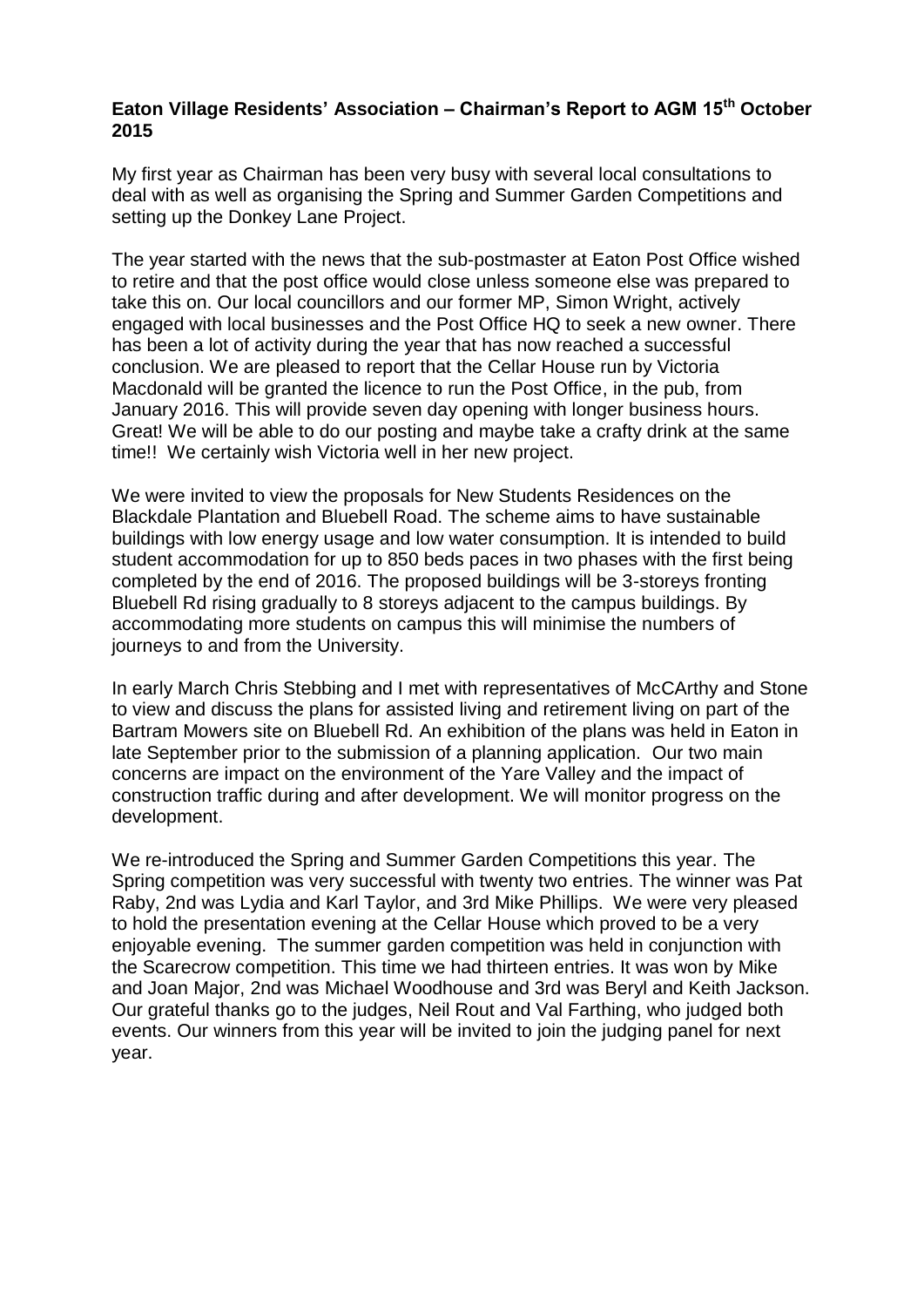Late August Chris Stebbing and I met with representatives of Norwich City Council and South Norfolk District Council for a pre-consultation briefing on the Eaton and Cringleford New Transport Project. This joint initiative aims to encourage an increase in the amount of cycling and walking in the area through infrastructure improvements under the Push the Pedalways project. We pointed out several danger points and highlighted things that would need to be addressed to achieve success. The full consultation should commence later in October 2015. You can read our list of concerns on the EVRA website and also see the plans of the Council at: <http://www.norwich.gov.uk/pedalways>

In April we initiated a project to improve the look of Donkey Lane. The City Council will only undertake minimal cutting back of foliage and grass cutting and we asked if EVRA could take on some of this. We met with the City Council and local residents and found that there was sufficient support to make this viable. The Project has moved ahead slowly but EVRA now has permission from City Hall to manage areas of the lane. The Council will continue to cut the grass and manage the trees. We will now set up a group of volunteers to come and support our community work days there. Please contact me, Rosemary Benton, if you would like to be involved.

I would like to thank Chris Stebbing for his very hard work during the year organising the Scarecrow Competition, co-ordinating our work on Marston Marsh and managing the website. Without his help this year I would have been LOST. Also thanks to all the committee members for their support throughout the year.

Julie Sayer, who has been our local PCSO for many years, has moved onto other duties working with school safeguarding teams. Julie was a regular attendee at our Committee Meetings and has been a great help to EVRA during her time here. We thank her for all her support, she will be missed. Reductions in PCSO staffing mean that we will not get the same level of coverage as we have enjoyed previously but we hope that we remain a very safe area.

We do need more members for the committee to help support our projects. Please do offer to join us if you feel you would like to help.

Rosemary Benton EVRA Chairman October 2015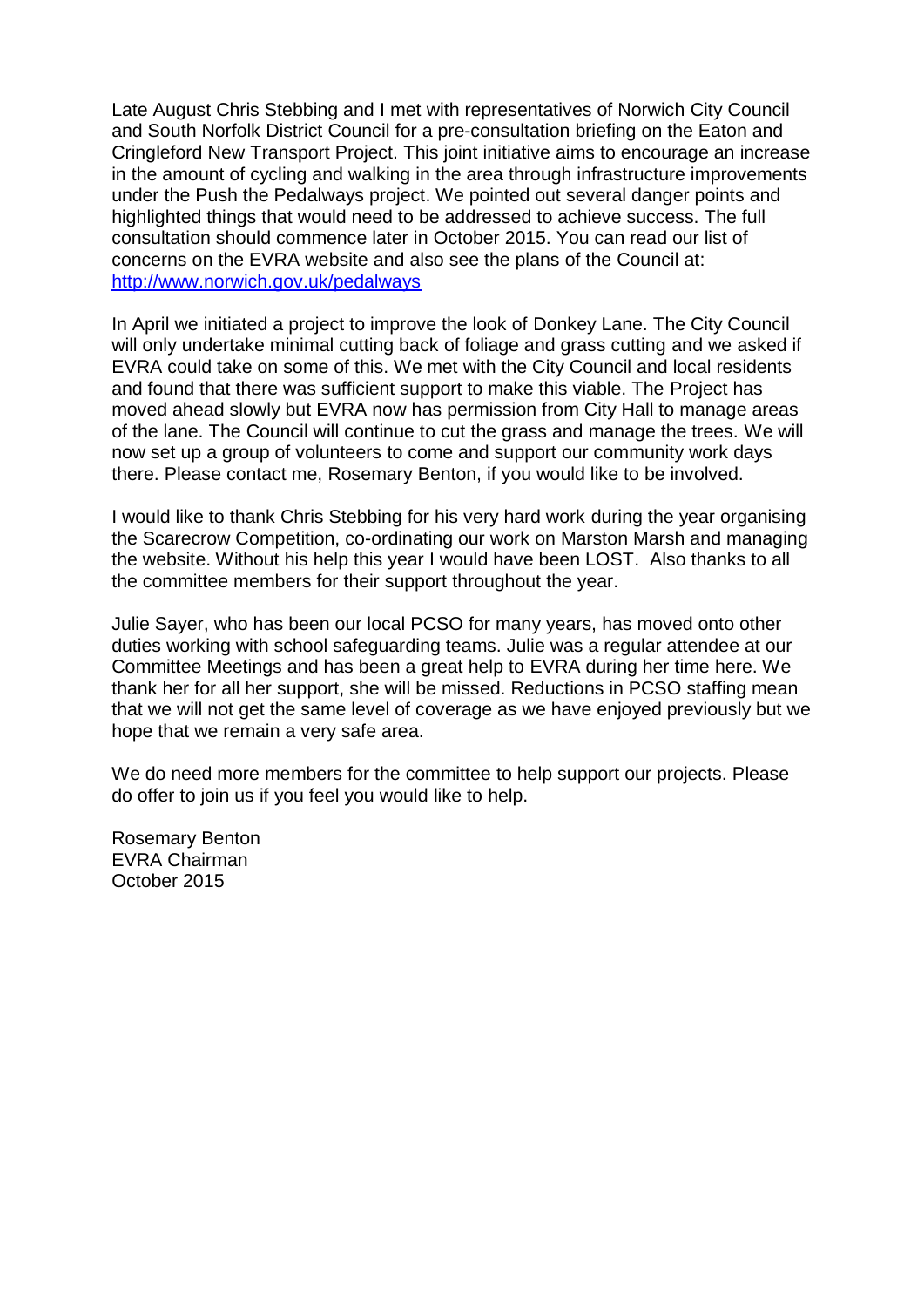## **Vice-Chairman Report to 2015 AGM**

**2015 Scarecrow Festival and Competition:** Once again the Scarecrow week-end in July was a big success with some twenty three scarecrows around the village. The theme was "Around the World" and we had some very inventive and interesting interpretations of this. Notcutts sponsored the main prizes and EVRA sponsored the prizes for the public vote. Eaton Primary School PTA held a garage sale on the Saturday which encouraged many residents and visitors to tour the village and see the entries. We also included the locations of the gardens entering the Summer Garden Competition on the Scarecrow Trail Map. The EDP gave us good coverage of the event.

**Marston Marshes Volunteer Group:** We have held three community work days on Marston Marsh this year in conjunction with the Norwich Fringe Project.

- In February we helped plant new trees along a cleared path in Danby Wood. This was a joint activity with the Eaton Rise Residents' Association.
- In July we held a haymaking day on Marston Marsh. This was intended to be a joint family activity with the Yare Valley Society but heavy rain the previous night and during the Saturday put off most people from attending. However, several hardy local residents turned up and raked the mown sedge into habitat piles and cleared most of the area. The sun eventually came out but too late for our event!
- At the beginning of October we met to coppice willow and clear scrub on a section of Marston Marsh. This was included as an event under the City Council's Get Involved Week to encourage more people to get involved with their community through volunteering. We had several new volunteers join us on a very hot and sunny day.

We will continue to organise events during 2016 with our partners from the Norwich Fringe Project. We are grateful for the support that we get from Matt Davies, who leads our sessions and shows us how to look after the marsh.

**Dyke Dipping:** In May half-term we organised a day of dyke dipping on Marston Marsh. We filled all four sessions and had around 48 children dipping for water mini beasts with some interesting finds. The sessions are always popular and we hope that the Norwich Fringe Project will be able support us again next year. We are fortunate to have local nature sites such as Marston Marsh, Danby Woods and Eaton Common within easy reach.

**Website and Facebook:** We continue to use Facebook for alerting residents to website updates and for posting news of immediate and short term interest. Some of our postings have achieved high numbers of views – over 1500 in one case. Our website is the source for local and long term information about Eaton Village and we will continue to develop this.

**Newsletters:** We continue to distribute our Newsletter to all households and businesses twice a year. This covers the main events and activities in which we are involved and enables residents who do not have access to the internet to keep in touch with EVRA. We thank our band of regular distributors who deliver these to the 1500 households in Eaton Village.